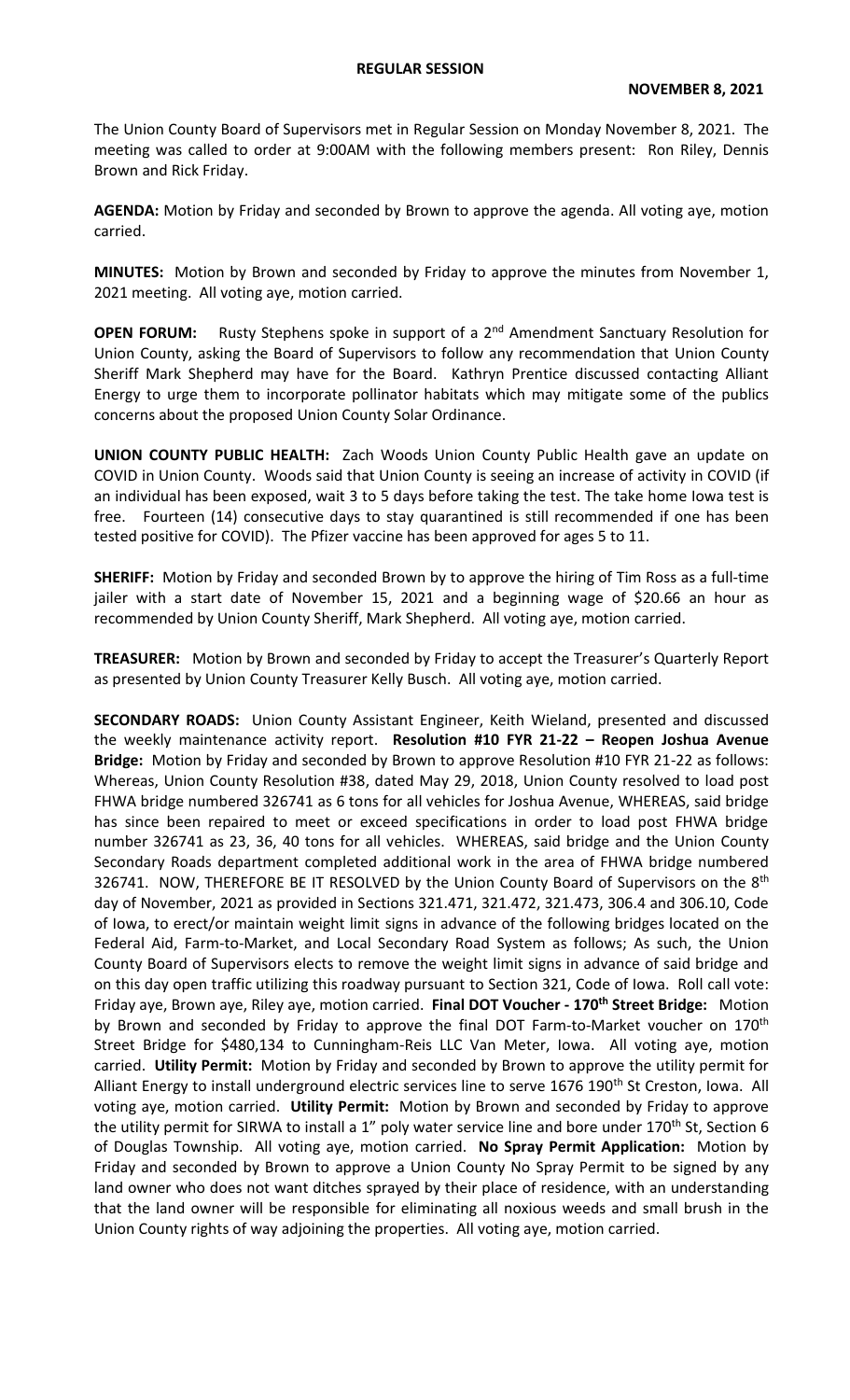| CLAIMS: Motion by Brown and seconded by Friday to approve Claim #145426 - Claim #145580 for |                      |                                                                          |                    |
|---------------------------------------------------------------------------------------------|----------------------|--------------------------------------------------------------------------|--------------------|
| a grand total of \$314,360.74 as follows:                                                   |                      |                                                                          |                    |
| A-1 WINDOW SERVICE                                                                          | 132.00               | <b>IOWA DEPT OF NATURAL RESOURCES</b>                                    | 19,766.15          |
| ABILDTRUP, DAVID N                                                                          | 184.37               | <b>IMWCA</b>                                                             | 4,997.00           |
| ACCESS SYSTEMS LEASING<br><b>ACCESS SYSTEMS</b>                                             | 1,803.57<br>1,719.43 | <b>IOWA NATURAL HERITAGE FOUNDATION</b><br><b>IOWA PRISON INDUSTRIES</b> | 25.00<br>862.50    |
| AFTON METHODIST CHURCH                                                                      | 150.00               | IOWA STATE ASSOCIATION OF COUNTIES                                       | 655.00             |
| <b>AFTON STAR ENTERPRISE</b>                                                                | 594.41               | <b>JIMS SANITATION &amp; TRUCK REPAIR</b>                                | 586.00             |
| <b>AGRIVISION GROUP LLC</b>                                                                 | 2,244.35             | KNOX, NANCY                                                              | 175.75             |
| ALLEN, PHYLLIS F                                                                            | 173.85               | <b>KSIB RADIO</b>                                                        | 100.00             |
| <b>ALLIANT ENERGY</b>                                                                       | 2,471.73             | LANG, JANETTE                                                            | 156.75             |
| ARISPE UNITED METHODIST CHURCH<br>BEAM, KATHY                                               | 150.00<br>86.40      | LANG, MIKE<br>LEGAL DIRECTORIES PUBLISHING                               | 183.75<br>59.75    |
| BIG STATE INDUSTRIAL SUPPLY INC                                                             | 159.85               | LOCKARD, KATHLEEN                                                        | 237.15             |
| <b>BM SALES</b>                                                                             | 367.00               | LOOMIS, CONNIE                                                           | 194.25             |
| <b>BOMGAARS</b>                                                                             | 226.63               | LOOMIS, TERRY                                                            | 210.00             |
| <b>BOONE, DARIUS</b>                                                                        | 250.11               | LYNAM LAWN CARE                                                          | 2,270.00           |
| <b>BOONE, ELANE</b>                                                                         | 81.25                | MAIL SERVICES LLC                                                        | 388.47             |
| BRETT STREET POWERWASHING INC<br><b>BURKHALTER, PHYLLIS</b>                                 | 570.00<br>199.50     | MASTERCARD/ISSB<br>MATTHEW BENDER & COMPANY INC                          | 1,612.69<br>270.71 |
| <b>BUTTERFIELD SALES &amp; EQUIPMENT</b>                                                    | 909.29               | MCGUIRE, LATISHA                                                         | 9.50               |
| CALHOUN-BURNS & ASSOC INC                                                                   | 6,604.60             | MEDIACOM                                                                 | 488.34             |
| <b>CAPITAL ONE</b>                                                                          | 25.40                | <b>METRO WASTE AUTHORITY</b>                                             | 29,101.56          |
| CARTER, DENNIS                                                                              | 163.87               | MIDWEST WHEEL CO INC                                                     | 14.52              |
| CARTER, ILENE                                                                               | 66.50                | MILLER MD, LONNY                                                         | 150.00             |
| CENTRAL IOWA READY MIX                                                                      | 599.75               | MMIT BUSINESS SOLUTIONS GROUP                                            | 31.00              |
| <b>CENTURY LINK</b><br>CHAMBERLAIN, MARY                                                    | 114.93<br>255.75     | MOFFITT, SHARON<br>MOORE, ANN                                            | 72.00<br>29.80     |
| <b>CHAT MOBILITY</b>                                                                        | 217.44               | <b>NAPA</b>                                                              | 1,478.92           |
| <b>CHOICE INC</b>                                                                           | 1,715.92             | <b>NEW HORIZONS</b>                                                      | 6,880.00           |
| CITY LAUNDERING COMPANY                                                                     | 555.95               | <b>NORTH RISK PARTNERS</b>                                               | 202.93             |
| <b>CITY OF AFTON</b>                                                                        | 55.49                | NOSEKABEL, LORI                                                          | 119.00             |
| <b>CITY OF CRESTON</b>                                                                      | 12,938.07            | ODANIELS, GARY                                                           | 78.00              |
| <b>CLARK, TAMARA F</b><br>CLARKE CO SECONDARY RD DEPT                                       | 180.00<br>226.00     | OFFICE MACHINES COMPANY INC<br>PARSONS, MARSHA J                         | 16.52<br>142.50    |
| <b>CLARKE COUNTY AUDITOR</b>                                                                | 540.66               | PESTICIDE BUREAU-IOWA DEPT OF AG                                         | 30.00              |
| CLEAR, GARY E                                                                               | 181.95               | PILON, ROBERT                                                            | 142.50             |
| <b>COTT SYSTEMS INC</b>                                                                     | 150.00               | PITNEY BOWES RESERVE ACCOUNT                                             | 4,000.00           |
| <b>COUNSEL OFFICE &amp; DOCUMENT</b>                                                        | 180.55               | POKORNY BP & AUTOMOTIVE SERVICE                                          | 76.70              |
| <b>CREST BAPTIST CHURCH</b>                                                                 | 150.00               | ROGERS, JANICE                                                           | 156.75             |
| <b>CRESTON MUNICIPAL UTILITIES</b><br><b>CRESTON PUBLISHING COMPANY</b>                     | 103.69<br>1,656.53   | RUTLEDGE, DEBRA<br>SALEM LUTHERAN CHURCH                                 | 240.15<br>150.00   |
| <b>CULLIGAN WATER</b>                                                                       | 156.65               | <b>SCC NETWORKS</b>                                                      | 41.44              |
| DALLAS COUNTY HOSPITAL                                                                      | 1,940.00             | SCHAEFER, MINDY                                                          | 711.10             |
| DENTON, ROSALIE                                                                             | 181.12               | SCHILDBERG CONSTRUCTION INC                                              | 67,384.78          |
| DILLINGER, JANICE M                                                                         | 183.75               | SCHROEDER LOG HOME SUPPLY INC                                            | 688.33             |
| <b>EVERGREEN CEMETERY</b>                                                                   | 230.00               | SCHULTES, AMY                                                            | 366.66             |
| <b>EVORA CONSULTING LTD</b><br>EXCEL MECHANICAL CO INC                                      | 1,838.50             | SERVICE TECHS INC                                                        | 293.97<br>25.00    |
| FARGO, ORVILLE J                                                                            | 1,254.17<br>204.75   | SIDDENS, TERI<br>SIRWA                                                   | 36.57              |
| <b>FARMERS ELECTRIC COOP</b>                                                                |                      | 3,171.39 STEEPLE JACK                                                    | 425.00             |
| <b>FASTENAL COMPANY</b>                                                                     |                      | 254.56 STETSON BUILDING PRODUCTS LLC                                     | 654.40             |
| FINLEY, STEPHANI                                                                            | 63.70                | <b>SUPERTEL INN</b>                                                      | 185.00             |
| <b>FRANKS SERVICE</b>                                                                       | 1,999.28             | THE TONER PLACE                                                          | 101.00             |
| FREEDOM BUILDINGS INC.                                                                      | 19,717.84            | <b>TRASH TRANSIT</b>                                                     | 52,501.25          |
| <b>GATR TRUCK CENTER</b><br><b>GREEN VALLEY PEST CONTROL &amp; LAWN</b>                     | 615.98<br>531.70     | TREASURER STATE OF IOWA<br>TRINITY LUTHERAN CHURCH                       | 25.00<br>150.00    |
| <b>GRP &amp; ASSOCIATES INC</b>                                                             | 230.00               | <b>TRT STUDIOS LLP</b>                                                   | 60.00              |
| HANSEN, BRUCE                                                                               | 50.00                | ULINE INC                                                                | 950.04             |
| HANSEN, TOM                                                                                 | 245.40               | UNION COUNTY AUDITOR                                                     | 74.00              |
| HARTMAN, JERRY THOMAS                                                                       | 180.40               | UNION COUNTY ENGINEER                                                    | 245.76             |
| HAWKEYE TRUCK EQUIPMENT COMPANY                                                             | 330.00               | UNION COUNTY LEC FUND                                                    | 22,613.73          |
| HAWKS, THOMAS<br><b>HEARTLAND TIRE &amp; AUTO</b>                                           | 189.00<br>18.69      | <b>US CELLULAR</b><br><b>VERIZON WIRELESS</b>                            | 365.96<br>480.12   |
| HI-VIZ SAFETY WEAR LLC                                                                      | 3,766.00             | VISA/ISSB                                                                | 1,380.28           |
| <b>HOUSBY MACK INC</b>                                                                      | 237.01               | WALKER DO, DAN E                                                         | 157.20             |
| HUBATKA, CAROLYN                                                                            | 244.05               | WALLACE, BETTY                                                           | 165.37             |
| HUEWE, JUNE KAREN                                                                           | 189.00               | WASTE MANAGEMENT OF CRESTON                                              | 620.08             |
| HUSBAND, AMANDA                                                                             | 198.00               | WEIS, BRETT                                                              | 150.00             |
| HYSELL, SANDY                                                                               | 63.68                | <b>WINDSTREAM</b>                                                        | 1,332.86           |
| IMAGINE THE POSSIBILITIES INC<br><b>INNOVATIVE INDUSTRIES</b>                               | 540.36<br>3,518.64   | YOUNG, KARLA<br>ZIEGLER INC                                              | 156.75<br>2,718.21 |
| IA DEPT OF AG & LAND STEWARDSHIP                                                            | 1,438.86             |                                                                          |                    |

All voting aye, motion carried.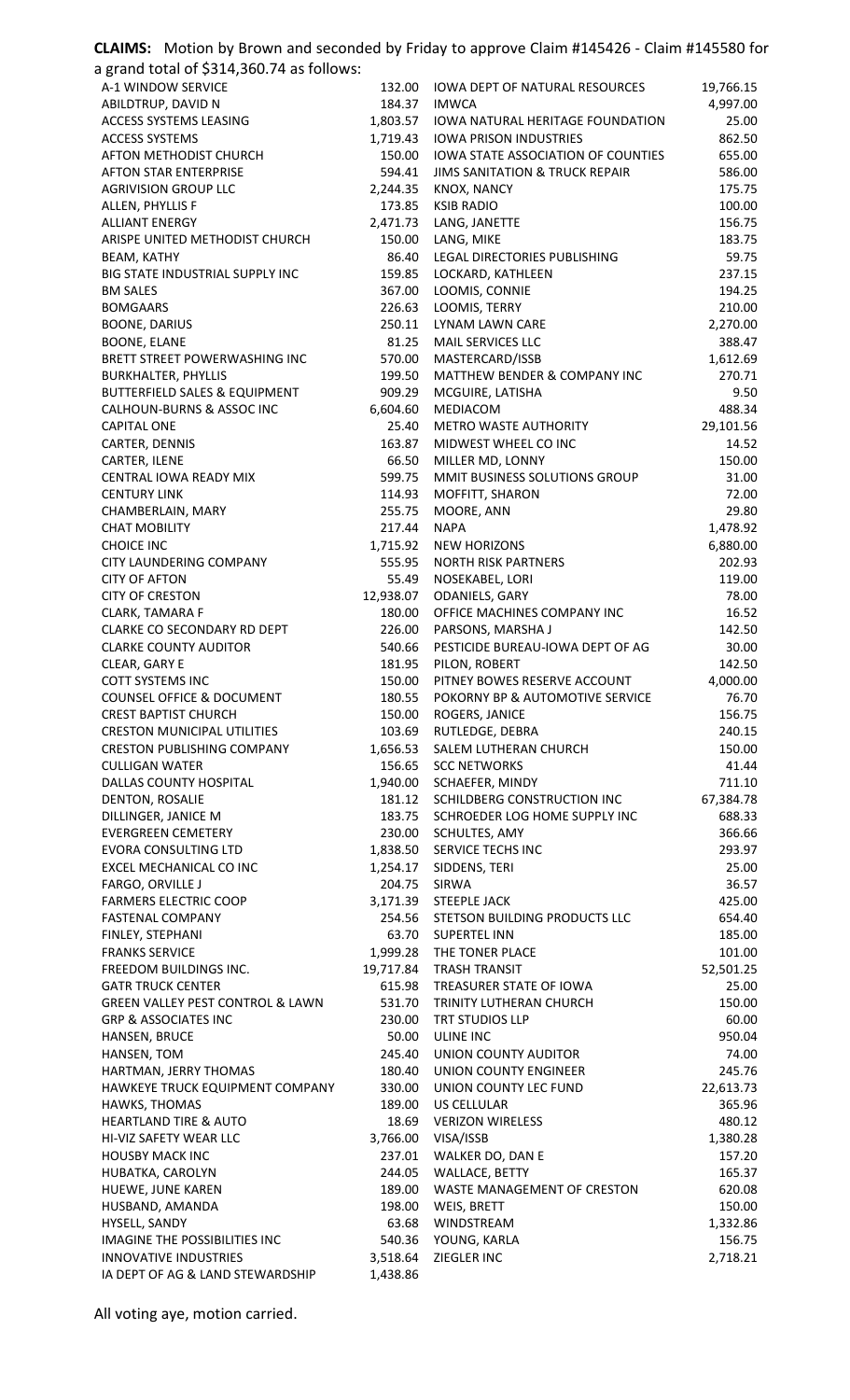**CANVASS 2021 CITY/SCHOOL ELECTION:** Motion by Friday and seconded by Riley to approve the 2021 City/School Election Canvass as presented by Union County Auditor, Sandy Hysell as follows: **City of Afton – Mayor**  Michelle Burger **Michelle Burger** Received Sixty-Eight (68) votes Scattering **Received Eight (8)** votes TOTAL Seventy-Six (76) votes We therefore declare: Michelle Burger to be duly elected for the office of City of Afton-Mayor. **City of Afton – City Council At-Large**  Sheryl Parham **Received Thirty-Three (33)** votes Kristie Nixon **Received Seventy-Five (75)** votes Jeffrey Burger **Manual Acceleration** Received Forty-Nine (49) votes Scattering **Scattering Received Two (2) votes Received Two (2) votes** TOTAL We therefore declare: Kristie Nixon to be duly elected for the office of City of Afton – City Council At-Large. Jeffrey Burger to be duly elected for the office of City of Afton – City Council At-Large **City of Arispe – City Council At-Large** Rodney Meinke **Received Eleven (11)** votes Ernest Abell **Exerceived Ten (10)** votes Roger Cheers **Roger Cheers Received Twenty (20)** votes Mike Rollings **Received Sixteen (16)** votes Mason Fry **Mason Fry 2018** Mason Fry **Received Twenty (20)** votes Nick Allen **Received Ten (10)** votes Scattering **Received Eight (8)** votes TOTAL **Ninety-Five (95)** votes We therefore declare: Roger Cheers to be duly elected for the office of City of Arispe – City Council At-Large Mike Rollings to be duly elected for the office of City of Arispe – City Council At-Large Mason Fry to be duly elected for the office of City of Arispe – City Council At-Large **City of Arispe – City Council At-Large To Fill A Vacancy**  Diane S Smith **Diane S Smith** Received Sixteen (16) votes Scattering **Received Seventeen (17)** votes TOTAL TOTAL TOTAL TOTAL THE SECOND THE SECOND VALUE OF THE SECOND VALUE OF THE SECOND VALUE OF THE SECOND VALUE OF THE SECOND VALUE OF THE SECOND VALUE OF THE SECOND VALUE OF THE SECOND VALUE OF THE SECOND VALUE OF THE SEC We therefore declare: Diane S Smith to be duly elected for the office of City of Arispe–City Council At-Large To Fill A Vacancy **City of Creston – City Council At-Large**  Richard P Madison Jr **Received Six Hundred and One (601)** votes Michele Thatcher **Received Four Hundred and Eighty-Two (482)** votes Scattering **Received Nine (9) votes** Scattering **Received Nine (9)** votes TOTAL **TOTAL TOTAL One Thousand and Ninety-Two (1,092)** votes We therefore declare: Richard P Madison Jr to be duly elected for the office of City of Creston – City Council At-Large **City of Creston – City Council Ward 1**  Jocelyn Blazek **Received One Hundred and Forty-Three (143)** votes Scattering **Received One (1)** votes **Scattering Received One (1)** votes TOTAL One Hundred and Forty-Four (144) votes We therefore declare: Jocelyn Blazek to be duly elected for the office of City of Creston – City Council Ward 1 **City of Creston – City Council Ward 3**  Jennifer Worisek Received One Hundred and Three (103) votes Matt Levine **Matt Levine Received One Hundred and Twenty-Seven (127) votes** Scattering **Received One (1)** votes TOTAL Two Hundred and Thirty-One (231) votes We therefore declare: Matt Levine to be duly elected for the office of City of Creston – City Council Ward 3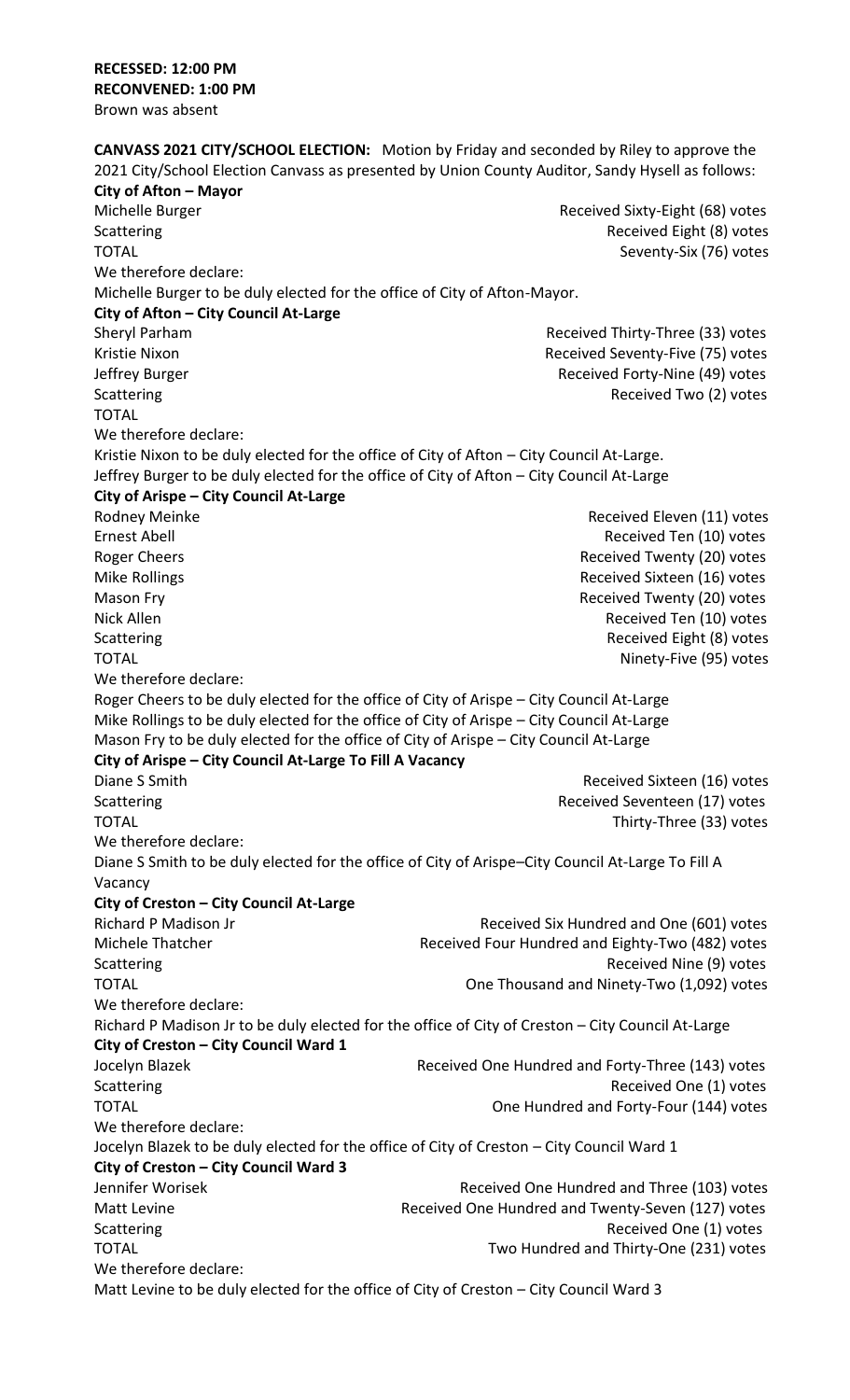**City of Creston – City Council Ward 5**  Steven Wintermute Received Two Hundred and Five (205) votes Scattering **Received Nineteen (19)** votes TOTAL Two Hundred and Twenty-Four (224) votes We therefore declare: Steven Wintermute to be duly elected for the office of City of Creston – City Council Ward 5 **City of Creston – City Council At-Large To Fill A Vacancy**  Vidette Dixon-Borgmann Received Sixty-eight (68) votes Jordan Nelson **Received Four Hundred and Twenty-Nine (429)** votes Kiki Scarberry **Received Four Hundred and Forty-Three (443)** votes Jesse O Bolinger **Received One Hundred and Sixty-Three (163)** votes Scattering **Received Six (6)** votes **Scattering**  $\alpha$ TOTAL **TOTAL CONSUME:** One Thousand One Hundred and Nine (1,109) votes We therefore declare: Kiki Scarberry to be duly elected for the office of City of Creston – City Council At-Large To Fill A Vacancy **City of Creston – Park and Recreation**  Gary Borcherding **Received One Thousand and Eleven (1,011)** votes Scattering **Scattering Received Fourteen (14)** votes TOTAL **TOTAL TOTAL ONE THE SAMPLE STATES AND THE SAMPLE STATES ASSESSED ASSOCIATES AND TOTAL ASSESSED ASSOCIATES AND TOTAL ASSESSED ASSOCIATES AND TOTAL ASSESSED ASSOCIATES AND TOTAL ASSESSED ASSOCIATES AND TOTAL ASSOC** We therefore declare: Gary Borcherding to be duly elected for the office of City of Creston – Park and Recreation **City of Creston – Public Measure UH (Library)** Yes **The Community Community Community** Received Seven Hundred and Nine (709) votes No Received Three Hundred and Eighty-Three (383) votes TOTAL **TOTAL TOTAL One Thousand and Ninety-Two (1,092)** votes We therefore declare the public measure: "Shall the City of Creston, Iowa change the composition and manner of selection of the Board of Trustees of the Matilda J Gibson Memorial Library to nine (9) members, which shall consist of seven (7) resident members appointed by the Mayor with approval of the Creston City Council and two (2) nonresident members appointed by the Mayor with approval of the Union County Board of Supervisors?" to be adopted. **City of Creston – Public Measure UI (GO Loan Note Public Works Building)** Yes **Received Six Hundred and Ninety-Seven (697) votes** Received Six Hundred and Ninety-Seven (697) votes No Received Four Hundred and Thirty-Four (434) votes TOTAL **TOTAL CONEY TOTAL** One Thousand One Hundred and Thirty-One (1,131) votes We therefore declare the public measure: "Shall the City of Creston, Iowa enter into a loan agreement and issue its general obligation capital loan notes in an amount not to exceed \$3,000,000 for the purpose of the design, construction, improvement, equipping and furnishing of a public works building?" to be adopted **City of Creston – Public Measure UJ (McKinley Lake)**  Yes **Received Seven Hundred and Fifty-Six (756)** votes No Received Three Hundred and Eighty-Seven (387) votes TOTAL **TOTAL CONEY THE SAME STARKED STARKED META** One Thousand One Hundred and Forty-Three (1,143) votes We therefore declare the public measure: "Shall the City of Creston, Iowa enter into a loan agreement and issue its general obligation capital loan notes in an amount not to exceed \$2,000,000 for the purpose of funding matching grants, construction, dredging, improvement and related restoration of McKinley Lake?" to be adopted **City of Cromwell – Mayor**  Duane Adamson **Duane Adamson Received Seventeen (17)** votes Curt Angell Received Seventeen (17) votes Scattering **Received One (1)** votes **Scattering Received One (1)** votes TOTAL Thirty-Five (35) votes We therefore declare: Duane Adamson to be duly elected for the office of City of Cromwell - Mayor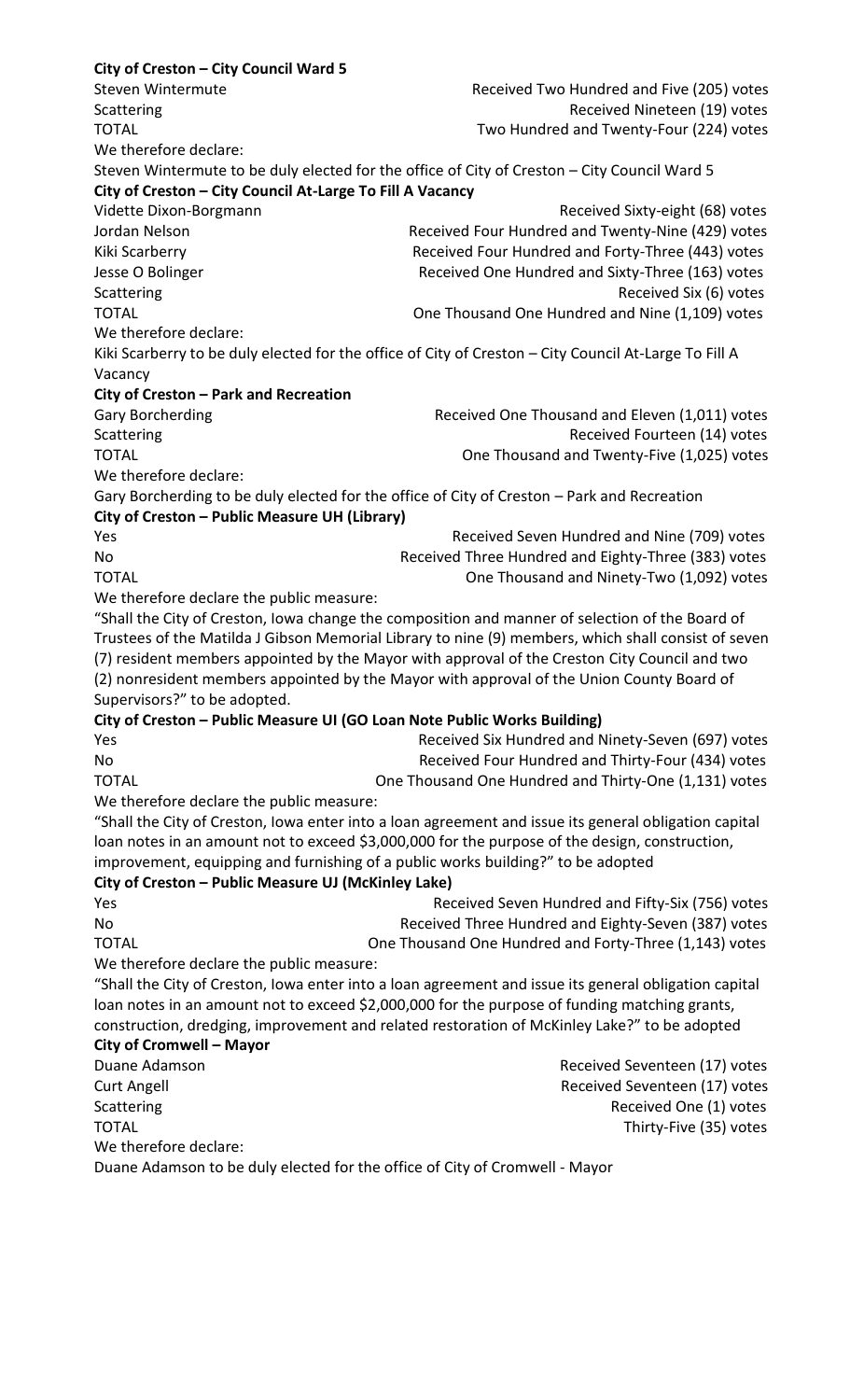**City of Cromwell – City Council At-Large**  Jacob McGehee Received Thirty-One (31) votes Eric Millslagle Received Twenty-Seven (27) votes Robert D Hepp **Received Thirty (30)** votes Amy Angell **Amy Angell** Received Twenty-Four (24) votes Curt Angell **Curt Angell** Received Twenty (20) votes Kevin McVay **Received Twenty-Six (26)** votes Scattering **Received Ten (10)** votes TOTAL One Hundred and Sixty-Eight (168) votes We therefore declare: Jacob McGehee to be duly elected for the office of City of Cromwell – City Council At-Large Eric Millslagle to be duly elected for the office of City of Cromwell – City Council At-Large Robert D Hepp to be duly elected for the office of City of Cromwell – City Council At-Large Amy Angell to be duly elected for the office of City of Cromwell – City Council At-Large Kevin McVay to be duly elected for the office of City of Cromwell – City Council At-Large **City of Lorimor – Mayor**  Jeannette Schwabe **Received Fourteen (14)** votes Tim O'Neil **The Contract Contract Contract Contract Contract Contract Contract Contract Contract Contract Contract Contract Contract Received Thirty-Two (32) votes** Deborah S Stuchel **Deborah S Stuchel** Received Twenty-Five (25) votes Timothy A Sly **Received Nineteen** (19) votes Scattering **Received Zero (0)** votes TOTAL Ninety (90) votes We therefore declare: Tim O'Neil to be duly elected for the office of City of Lorimor – Mayor **City of Lorimor – City Council At-Large**  Jody King Received Thirty-One (31) votes Samantha Berch **Received Twenty-Nine (29)** votes Merrill Cornelison **Merrill Cornelison** Received Forty-One (41) votes Mathew Lee Lenhart **Mathew Lee Lenhart** Received Fifty (50) votes Kendra Vander Martin **Received Thirty-one (31)** votes Karen Tucker Received Thirty-Six (36) votes Scattering **Received Eleven (11)** votes TOTAL Two Hundred and Twenty-Nine (229) votes We therefore declare: Merrill Cornelison to be duly elected for the office of City of Lorimor – City Council At-Large Mathew Lee Lenhart to be duly elected for the office of City of Lorimor – City Council At-Large Karen Tucker to be duly elected for the office of City of Lorimor – City Council At-Large **City of Shannon City – City Council At-Large**  Wes Gilbert **Network Community** Contract Community Community Received Two (2) votes Clay Arnold Received Two (2) votes Glen Hoyt **Glen Hoyt** Received Two (2) votes Scattering **Received Zero (0)** votes TOTAL Six (6) votes Winner announced on 2<sup>nd</sup> Tier Canvass **City of Thayer – Mayor**  Jennifer Mitchell Received Nine (9) votes Scattering **Received Zero (0)** votes TOTAL Nine (9) votes We therefore declare: Jennifer Mitchell to be duly elected for the office of City of Thayer – Mayor **City of Thayer – City Council At-Large** Lacy Catalano **Received Eight (8)** votes Les Vanderpluym Received Seven (7) votes Deana Welcher **Network and Seven (7)** votes Karen A Mitchell **Received Nine (9)** votes Keith L Mitchell Jr **Received Nine (9)** votes Scattering **Received Zero (0)** votes TOTAL Forty (40) votes We therefore declare: Lacy Catalano to be duly elected for the office of City of Thayer – City Council At-Large Les Vanderpluym to be duly elected for the office of City of Thayer – City Council At-Large Deana Welcher to be duly elected for the office of City of Thayer – City Council At-Large Karen A Mitchell to be duly elected for the office of City of Thayer – City Council At-Large Keith L Mitchell Jr to be duly elected for the office of City of Thayer – City Council At-Large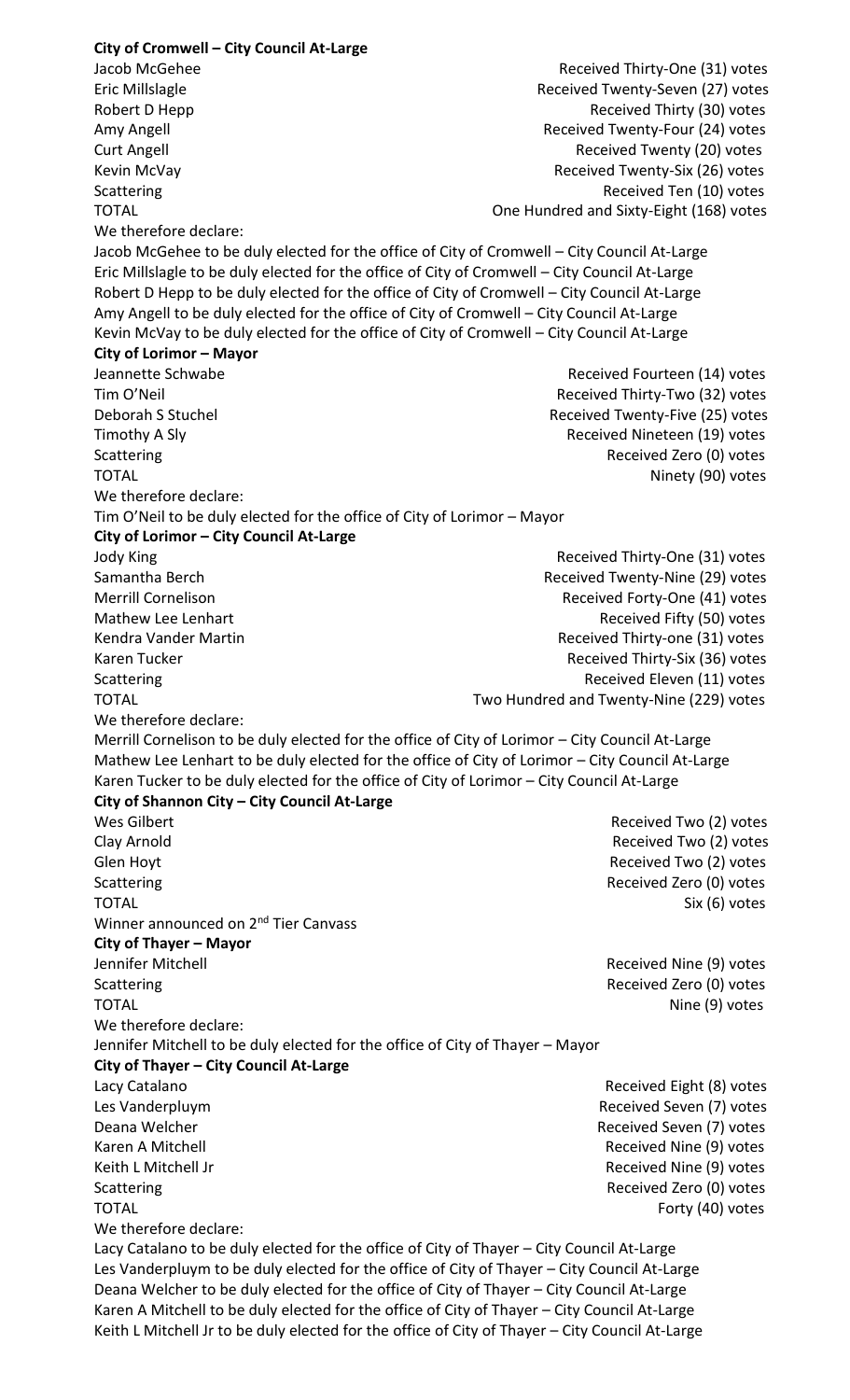**Creston School Director At-Large**  Galen Zumbach **Received Eight Hundred and Eighty-Four (884)** votes Leslie Wurster **Received Seven Hundred and Eight (708) votes** Received Seven Hundred and Eight (708) votes Sharon Snodgrass **Received Nine Hundred and Three (903) votes** Received Nine Hundred and Three (903) votes Amanda G Mohr **Received Nine Hundred and Forty-Four (944)** votes Scattering **Scattering Received Twenty-Two (22) votes** TOTAL TOTAL TOTAL THEE Thousand Four Hundred and Sixty-One (3,461) votes Winner announced on 2<sup>nd</sup> Tier Canvass **East Union School Director District 1 To Fill A Vacancy**  Carol Eckels Received Fifty-Five (55) votes Scattering **Scattering Received Five (5)** votes TOTAL Sixty (60) votes We therefore declare: Carol Eckels to be duly elected for the office of East Union School Director District 1 To Fill A Vacancy **East Union School Director District 2**  Mike Rollings **Received Thirty-Five (35)** votes Scattering **Received Six (6)** votes TOTAL Forty-One (41) votes Winner announced on 2<sup>nd</sup> Tier Canvass **East Union School Director District 5**  Desiree Thornton **Desiree Thornton** Received Seventy-Six (76) votes Scattering **Received Six (6)** votes TOTAL Eighty-Two (82) votes Winner announced on 2<sup>nd</sup> Tier Canvass **Southwestern Community College Director District 1**  Jane Ernst **All Acceleration Controller Controller Received Ninety-Three (93) votes** Scattering **Scattering Received One (1)** votes TOTAL Ninety-Four (94) votes **Southwestern Community College Director District 6**  Zach Gunsolley Received Two Hundred and Seventy-one (271) votes Scattering **Received Six (6)** votes TOTAL Two Hundred and Seventy-Seven (277) votes **Lenox School Director At-Large**  Kurtis Christensen **Received Five (5)** votes Monty Douglas **Received Two (2) votes** Received Two (2) votes Nicole Hogan **Received Three (3)** votes Clay Nelson Received One (1) votes Jamie Horton **Acceleration Community** Contract Community Community Received Three (3) votes Scattering **Received Zero (0)** votes TOTAL Fourteen (14) votes **Lenox School – Public Measure UB**  Yes **Received Five (5)** votes **Proposed** Five (5) votes **Received Five (5)** votes No Received Zero (0) votes TOTAL Five (5) votes **Murray School Director At-Large**  Crystal Ashby **Crystal Ashby Received Zero (0)** votes Jeanne Klein **Received Zero (0)** votes Sherri Chew **Received Zero (0)** votes Scattering **Received Zero (0)** votes TOTAL Received Zero (0) votes **Orient-Macksburg School Director District 1**  Roger Wolfe **Received One (1)** votes **Received One (1)** votes Scattering **Scattering Received Zero (0)** votes TOTAL Received One (1) votes **Orient-Macksburg School Director At-Large**  Alexander Maeder Received One (1) votes Angie Blazek **Angie Blazek** Received Zero (0) votes Casey Osborne **Received Zero (0)** votes Scattering **Received Zero (0)** votes TOTAL One (1) votes